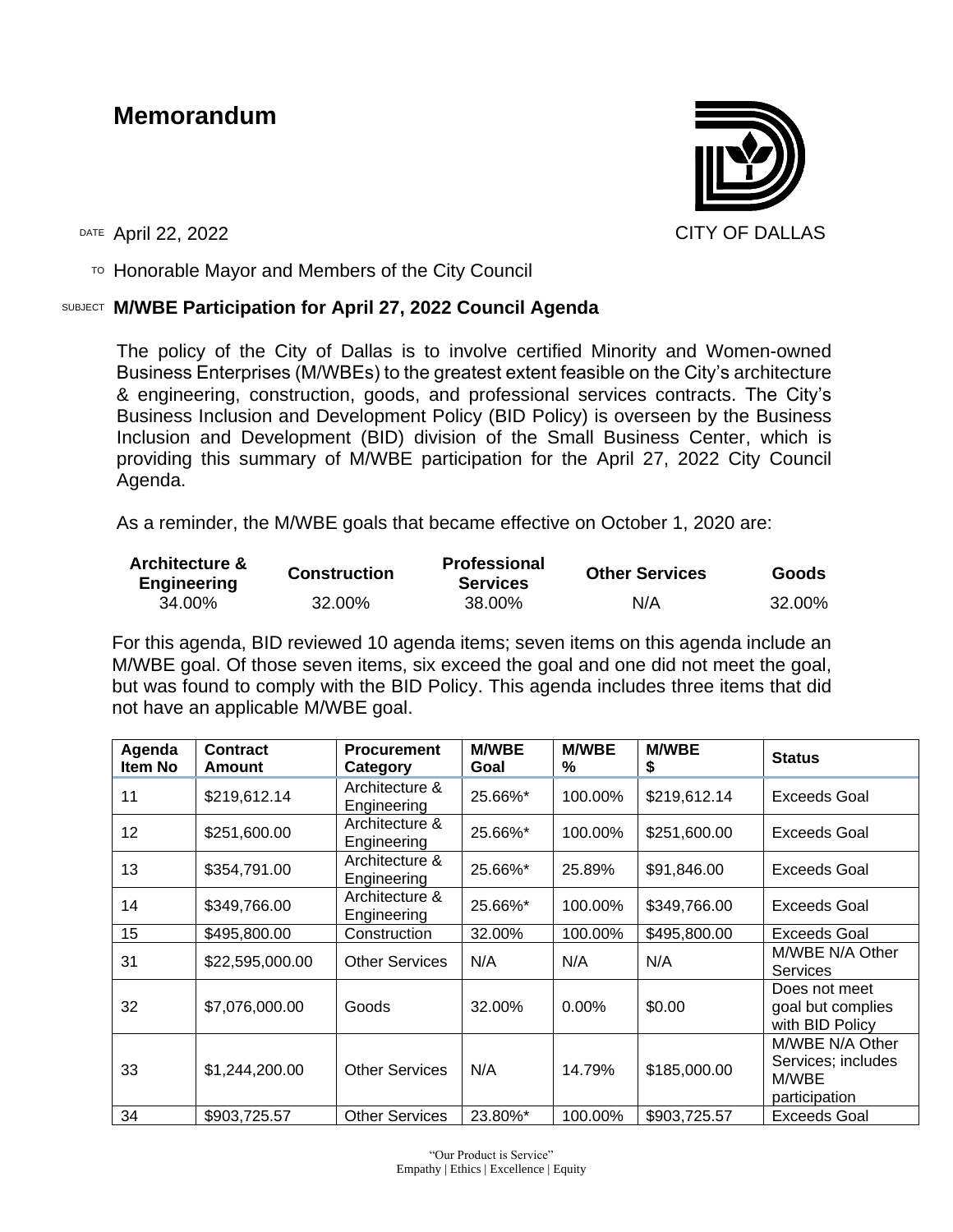#### DATE April 22, 2022 SUBJECT **M/WBE Participation for April 27, 2022 Council Agenda**

| Agenda<br><b>Item No</b> | Contract<br>Amount | <b>Procurement</b><br>Category | <b>M/WBE</b><br>Goal | <b>M/WBE</b><br>% | <b>M/WBE</b> | <b>Status</b>     |
|--------------------------|--------------------|--------------------------------|----------------------|-------------------|--------------|-------------------|
| 35                       | \$483,648.46       | Goods                          | N/A                  | N/A               | N/A          | M/WBE N/A<br>COOP |

**\*This item reflects the previous BID Policy goal.**

#### **The following item did not meet the M/WBE goal, but complies with the BID Policy:**

**Agenda Item No. 32** Authorize a two-year master agreement in the amount of \$7.1M for the purchase of liquid dipotassium orthophosphate solution for the Water Utilities Department. The liquid dipotassium orthophosphate solution will be delivered directly from the warehouse by the prime leaving no opportunity for M/WBE participation resulting in 0.00% participation on a 32.00% M/WBE goal.

#### **Local Businesses**

The table below provides the count of businesses by location for prime contractors and M/WBE subcontractors. There are a total of 35 prime contractors considered in this agenda. Six agenda items have more than one prime contractor. The local status for each prime contractor and the percentage of local workforce is also included in the agenda information sheet.

| <b>Vendor</b>    |    | <b>Non-Local</b><br>∟ocal |    |        | <b>Total</b> |
|------------------|----|---------------------------|----|--------|--------------|
| <b>Prime</b>     |    | 41.18%                    | 10 | 58.82% |              |
| <b>M/WBE Sub</b> | 10 | 76.92%                    | ັ  | 23.07% | 13           |

Please feel free to contact me if you have any questions or should you require additional information.

Kimberly Bizor Tolbert Deputy City Manager

c: T.C. Broadnax, City Manager Chris Caso, City Attorney Mark Swann, City Auditor Bilierae Johnson, City Secretary Preston Robinson, Administrative Judge Jon Fortune, Deputy City Manager

Majed A. Al-Ghafry, Assistant City Manager M. Elizabeth (Liz) Cedillo-Pereira, Assistant City Manager Robert Perez, Interim Assistant City Manager Carl Simpson, Interim Assistant City Manager M. Elizabeth Reich, Chief Financial Officer Genesis Gavino, Chief of Staff/Office of Resilience Directors and Assistant Directors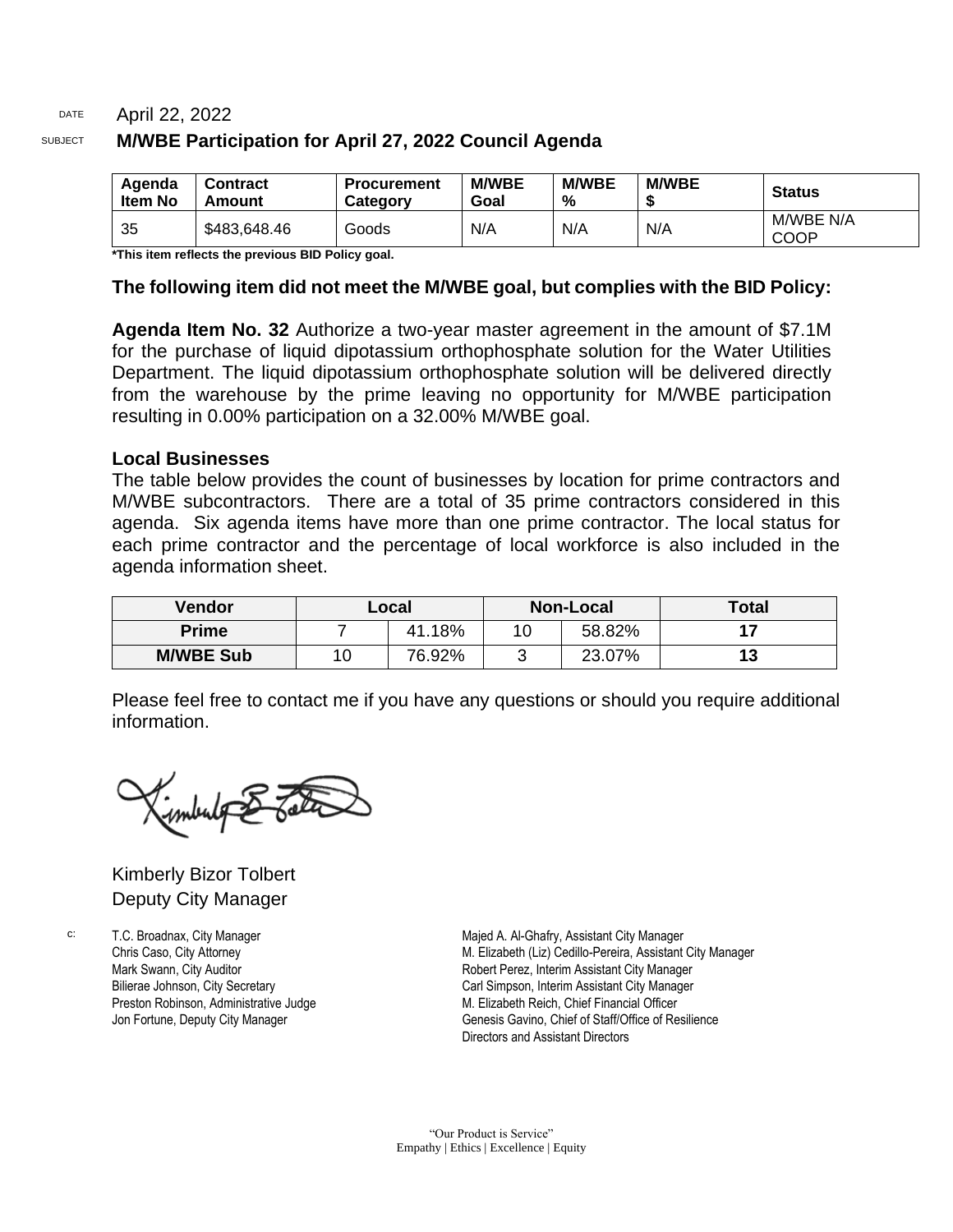# **Running Total M/WBE Participation by Agenda Item - 4/27/2022**

|                     | <b>GOODS and SERVICES</b> |         |         |         |                |         |                |         |                |          |                    |         |                  |         |              |
|---------------------|---------------------------|---------|---------|---------|----------------|---------|----------------|---------|----------------|----------|--------------------|---------|------------------|---------|--------------|
| Agenda#             | <b>B</b> Total            |         | H Total |         | <b>A</b> Total |         | <b>N</b> Total |         | <b>W</b> Total |          | <b>M/WBE Total</b> |         | <b>Non Total</b> |         | <b>Total</b> |
| JІ                  |                           | 0.00%   |         | 0.00%   |                | 0.00%   |                | 0.00%   |                | 0.00%    |                    | 0.00%   | 22,595,000       | 100.00% | 22,595,000   |
| 32                  |                           | 0.00%   |         | 0.00%   |                | 0.00%   |                | 0.00%   |                | 0.00%    |                    | 0.00%   | 7,076,000        | 100.00% | 7,076,000    |
| 33                  | 71,915                    | .78%    | 112,973 | 9.08%   |                | 0.00%   |                | 0.00%   |                | 0.00%    | 184,888            | 14.86%  | 1,059,312        | 85.14%  | 1,244,200    |
| 34                  |                           | 0.00%   |         | 0.00%   | 903,725.57     | 100.00% |                | 0.00%   |                | 0.00%    | 903,726            | 100.00% |                  | 0.00%   | 903,726      |
| 35                  |                           | 0.00%   |         | 0.00%   |                | 0.00%   |                | 0.00%   |                | 0.00%    |                    | 0.00%   | 483,648          | 100.00% | 483,648      |
| <b>TOTAL</b>        | 71,915                    | 0.22%   | 112,973 | 0.35%   | 903,726        | 2.80%   |                | 0.00%   |                | $0.00\%$ | 1,088,614          | 3.37%   | 31,213,960       | 96.63%  | 32,302,574   |
| <b>MWBE APPLIED</b> | 71,915                    | #DIV/0! | 112,973 | #DIV/0! | 903,726        | #DIV/0! |                | #DIV/0! |                | #DIV/0!  | 1,088,614          | 11.80%  | 8,135,312        | 88.20%  | 9,223,926    |

|                     | <b>CONSTRUCTION and A&amp;E</b> |        |           |        |                |        |                |        |                |          |                    |         |                  |        |           |
|---------------------|---------------------------------|--------|-----------|--------|----------------|--------|----------------|--------|----------------|----------|--------------------|---------|------------------|--------|-----------|
| Agenda#             | <b>B</b> Total                  |        | H Total   |        | <b>A</b> Total |        | <b>N</b> Total |        | <b>W</b> Total |          | <b>M/WBE Total</b> |         | <b>Non Total</b> |        | Total     |
| . .                 | 6,435                           | 2.93%  | 123,883   | 56.41% |                | 0.00%  | 62,941         | 28.66% | 26,353.46      | 12.00%   | 219,612            | 100.00% |                  | 0.00%  | 219,612   |
| 12                  | 186,989                         | 74.32% | 49,314    | 19.60% | 15,297         | 6.08%  |                | 0.00%  |                | $0.00\%$ | 251,600            | 100.00% |                  | 0.00%  | 251,600   |
| 13                  |                                 | 0.00%  | 65,458.94 | 18.45% | 26,325         | 7.42%  |                | 0.00%  |                | 0.00%    | 91,784             | 25.87%  | 263,007          | 74.13% | 354,791   |
| 14                  | 15,565                          | 4.45%  |           | 0.00%  | 334,201.41     | 95.55% |                | 0.00%  |                | $0.00\%$ | 349,766            | 100.00% |                  | 0.00%  | 349,766   |
| 15                  |                                 | 0.00%  | 461,094   | 93.00% |                | 0.00%  |                | 0.00%  | 34,706         | 7.00%    | 495,800            | 100.00% |                  | 0.00%  | 495,800   |
| <b>TOTAL</b>        | 208,988                         | 12.50% | 699,750   | 41.86% | 375,824        | 22.48% | 62,941         | 3.77%  | 61,059         | 3.65%    | 1,408,563          | 84.27%  | 263,007          | 15.73% | 1,671,569 |
| <b>MWBE APPLIED</b> | 208,988                         | 12.50% | 699,750   | 41.86% | 375,824        | 22.48% | 62,941         | 3.77%  | 61,059         | 3.65%    | 1,408,563          | 84.27%  | 263,007          | 15.73% | 1,671,569 |

|                                                                                                                         | <b>TOTAL MWBE APPLIED GOAL</b> |       |         |       |           |          |        |       |        |       |           |        |            |        |            |
|-------------------------------------------------------------------------------------------------------------------------|--------------------------------|-------|---------|-------|-----------|----------|--------|-------|--------|-------|-----------|--------|------------|--------|------------|
| <b>Total</b><br><b>M/WBE Total</b><br><b>W</b> Total<br><b>B</b> Total<br>H Total<br><b>N</b> Total<br><b>Non Total</b> |                                |       |         |       |           |          |        |       |        | Total |           |        |            |        |            |
| <b>TOTAL</b>                                                                                                            | 280,903                        | 0.83% | 812,723 | 2.39% | L,279,550 | $3.77\%$ | 62,941 | 0.19% | 61,059 | 0.18% | 2,497,176 | 7.35%  | 31,476,967 | 92.65% | 33,974,143 |
| <b>MWBE APPLIED</b>                                                                                                     | 280,903                        | 2.58% | 812,723 | 7.46% | 1,279,550 | 11.74%   | 62,941 | 0.58% | 61,059 | 0.56% | 2,497,176 | 22.92% | 8,398,318  | 77.08% | 10,895,495 |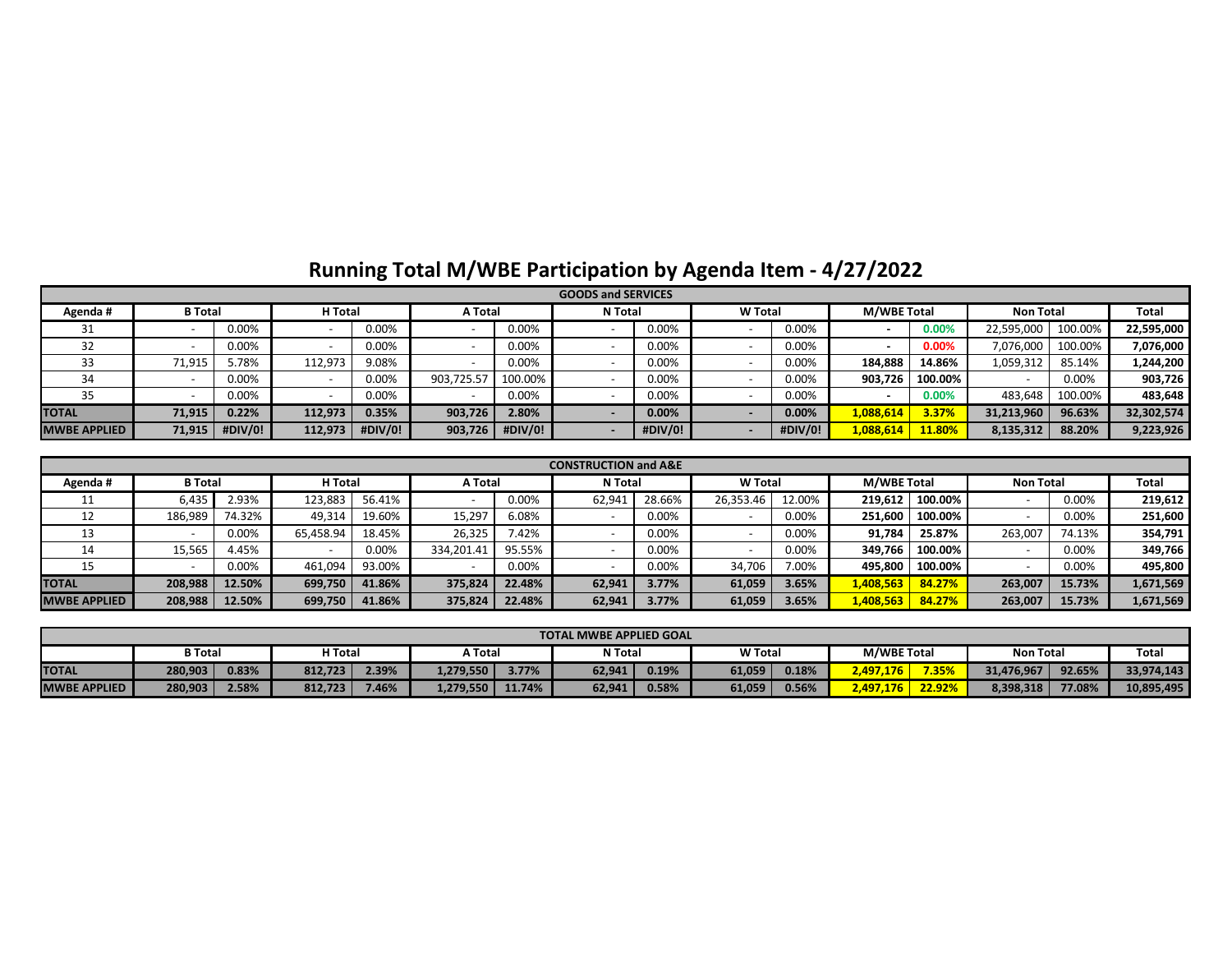

# **April 27, 2022 City Council Agenda**

| Agenda Item<br>11 | <b>Contract Amount</b>                                                     | <b>Procurement</b><br>Category                                                                          | <b>M/WBE</b><br>Goal | M/WBE %                       | <b>M/WBE \$</b> |  |  |  |
|-------------------|----------------------------------------------------------------------------|---------------------------------------------------------------------------------------------------------|----------------------|-------------------------------|-----------------|--|--|--|
| 22-781            | \$219,612.14                                                               | Architecture &<br>Engineering                                                                           | 25.66%*              | 100.00%<br>HF, WF, BM,<br>NM. | \$219,612.14    |  |  |  |
| Subject:          |                                                                            | Authorize a professional services contract with Criado & Associates, Inc. for the engineering design of |                      |                               |                 |  |  |  |
|                   |                                                                            | the Five Mile Infrastructure Improvements Project - Project 3 for Givendale Road, from Lancaster Road   |                      |                               |                 |  |  |  |
|                   |                                                                            | to Tracy Road - Not to exceed \$219,612.14 - Financing: Community Development Block Grant Fund          |                      |                               |                 |  |  |  |
|                   |                                                                            | *This item reflects previous Business Inclusion and Development Policy M/WBE goal.                      |                      |                               |                 |  |  |  |
|                   | This contract exceeds the M/WBE goal.                                      |                                                                                                         |                      |                               |                 |  |  |  |
|                   |                                                                            | Criado & Associates, Inc, L, HF, 56.41% - Project Mgmt. & Civil Engineering Design                      |                      |                               |                 |  |  |  |
|                   | Nathan D Maier, L, WF, 8.45% - Civil Engineering                           |                                                                                                         |                      |                               |                 |  |  |  |
|                   | Alliance Geotechnical Group, Inc, L, BM, 2.93% - Geotechnical Engineering  |                                                                                                         |                      |                               |                 |  |  |  |
|                   | PJB Surveying, NL, NM, 28.63% - Surveying Services                         |                                                                                                         |                      |                               |                 |  |  |  |
|                   | Integrated Environmental Solutions, NL, WF, 3.55% - Environmental Services |                                                                                                         |                      |                               |                 |  |  |  |
|                   | Criado & Associates, Inc-Local; - 100.00% Local                            |                                                                                                         |                      |                               |                 |  |  |  |

| Agenda Item<br>12 | <b>Contract Amount</b>                                                        | <b>Procurement</b><br>Category                                                                       | <b>M/WBE</b><br>Goal | M/WBE %    | <b>M/WBE \$</b> |  |  |  |  |
|-------------------|-------------------------------------------------------------------------------|------------------------------------------------------------------------------------------------------|----------------------|------------|-----------------|--|--|--|--|
| 22-783            | \$251,600.00                                                                  | Architecture &                                                                                       | 25.66%*              | 100.00%    | \$251,600.00    |  |  |  |  |
|                   |                                                                               | Engineering                                                                                          |                      | BM, IM, HM |                 |  |  |  |  |
| Subject:          |                                                                               | Authorize a professional services contract with EJES INCORPORATED for the engineering design of the  |                      |            |                 |  |  |  |  |
|                   |                                                                               | Five Mile Infrastructure Improvements Project - Project 4 for Plum Dale Road, from Givendale Road to |                      |            |                 |  |  |  |  |
|                   |                                                                               | Pall Mall Avenue - Not to exceed \$251,600.00 - Financing: Community Development Block Grant Fund    |                      |            |                 |  |  |  |  |
|                   |                                                                               | (\$209,106.00), Water Capital Improvement F Fund (\$31,870.50), and Wastewater Capital Improvement   |                      |            |                 |  |  |  |  |
|                   | G Fund (\$10,623.50)                                                          |                                                                                                      |                      |            |                 |  |  |  |  |
|                   |                                                                               | *This item reflects previous Business Inclusion and Development Policy M/WBE goal.                   |                      |            |                 |  |  |  |  |
|                   | This contract exceeds the M/WBE goal.                                         |                                                                                                      |                      |            |                 |  |  |  |  |
|                   |                                                                               | EJES Inc, L, BM, 74.32% - Roadway Drainage, Water and Wastewater                                     |                      |            |                 |  |  |  |  |
|                   | HVJ North Texas Chelliah Consultant Inc, L, IM, 6.07% - Geotechnical Services |                                                                                                      |                      |            |                 |  |  |  |  |
|                   | AZ & B, LLC, L, HM, 19.60% - Survey and Boundary Services                     |                                                                                                      |                      |            |                 |  |  |  |  |
|                   | EJES Incorporated - Local; Workforce - 69.00% Local                           |                                                                                                      |                      |            |                 |  |  |  |  |

| <b>Agenda Item</b><br>13 | <b>Contract Amount</b>                                                             | <b>Procurement</b><br>Category                                                                           | <b>M/WBE</b><br>Goal | M/WBE %    | <b>M/WBE \$</b> |  |  |  |  |
|--------------------------|------------------------------------------------------------------------------------|----------------------------------------------------------------------------------------------------------|----------------------|------------|-----------------|--|--|--|--|
| 22-778                   | \$354,791.00                                                                       | Architecture &                                                                                           | 25.66%*              | 25.89%     | \$91,846.00     |  |  |  |  |
|                          |                                                                                    | Engineering                                                                                              |                      | HF, HM, IM |                 |  |  |  |  |
| Subject:                 |                                                                                    | Authorize a professional services contract with Halff Associates, Inc. for the engineering design of the |                      |            |                 |  |  |  |  |
|                          |                                                                                    | Five Mile Infrastructure Improvements Project - Project 2 for Tracy Road, from Givendale Road to         |                      |            |                 |  |  |  |  |
|                          |                                                                                    | Persimmon Road - Not to exceed \$354,791.00 - Financing: Community Development Block Grant Fund          |                      |            |                 |  |  |  |  |
|                          |                                                                                    | (\$295,041.00), Water Capital Improvement F Fund (\$29,875.00), and Wastewater Capital Improvement       |                      |            |                 |  |  |  |  |
|                          | G Fund (\$29,875.00)                                                               |                                                                                                          |                      |            |                 |  |  |  |  |
|                          |                                                                                    | *This item reflects previous Business Inclusion and Development Policy M/WBE goal.                       |                      |            |                 |  |  |  |  |
|                          | This contract exceeds the M/WBE goal.                                              |                                                                                                          |                      |            |                 |  |  |  |  |
|                          | Urban Engineers Group Inc, L, HF, 9.86% - Engineering Design                       |                                                                                                          |                      |            |                 |  |  |  |  |
|                          | Garcia Land Data, L, HM, 8.59% - Surveying                                         |                                                                                                          |                      |            |                 |  |  |  |  |
|                          | HVJ North Texas Chelliah Consultants, Inc, L, IM, 7.42% - Geotechnical Engineering |                                                                                                          |                      |            |                 |  |  |  |  |
|                          | Halff Associates, Inc-Local; Workforce - 21.70% Local                              |                                                                                                          |                      |            |                 |  |  |  |  |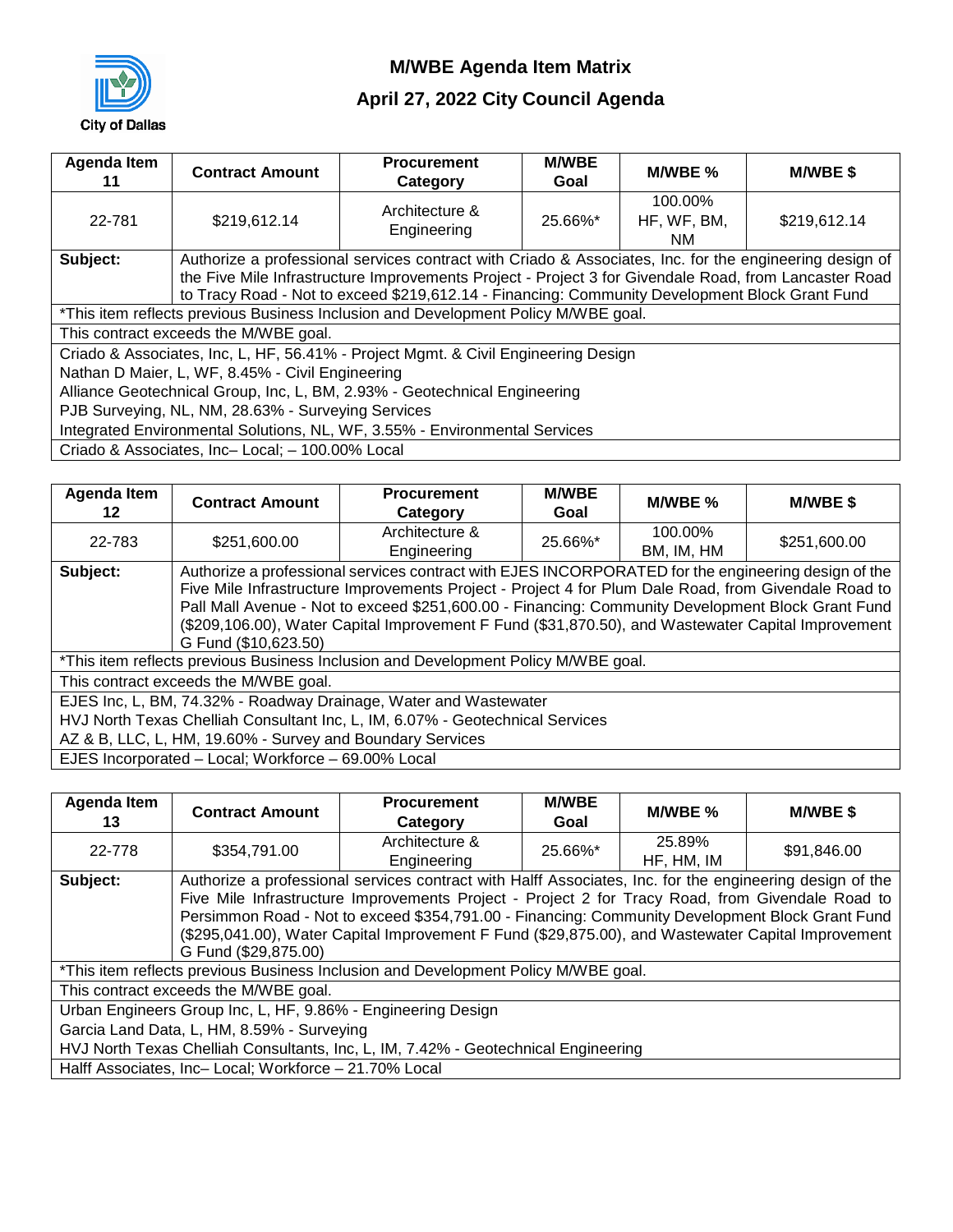

# **April 27, 2022 City Council Agenda**

| Agenda Item<br>14 | <b>Contract Amount</b>                                                   | <b>Procurement</b><br>Category                                                                                                                                                                                                                                                                                                                                                                                    | <b>M/WBE</b><br>Goal | M/WBE %               | <b>M/WBE \$</b> |  |  |  |  |
|-------------------|--------------------------------------------------------------------------|-------------------------------------------------------------------------------------------------------------------------------------------------------------------------------------------------------------------------------------------------------------------------------------------------------------------------------------------------------------------------------------------------------------------|----------------------|-----------------------|-----------------|--|--|--|--|
| 22-784            | \$349,766.00                                                             | Architecture &<br>Engineering                                                                                                                                                                                                                                                                                                                                                                                     | 25.66%*              | 100.00%<br>IM, PM, BM | \$349,766.00    |  |  |  |  |
| Subject:          | (\$24,211.00)                                                            | Authorize a professional services contract with IEA, Inc. for the engineering design of the Five Mile<br>Infrastructure Improvements Project - Project 5 for Pall Mall Avenue, from Lancaster Road to Tracy Road<br>- Not to exceed \$349,766.00 - Financing: Community Development Block Grant Fund (\$286,891.00),<br>Water Capital Improvement F Fund (\$38,664.00), and Wastewater Capital Improvement G Fund |                      |                       |                 |  |  |  |  |
|                   |                                                                          | *This item reflects previous Business Inclusion and Development Policy M/WBE goal.                                                                                                                                                                                                                                                                                                                                |                      |                       |                 |  |  |  |  |
|                   | This contract exceeds the M/WBE goal.                                    |                                                                                                                                                                                                                                                                                                                                                                                                                   |                      |                       |                 |  |  |  |  |
|                   |                                                                          | IEA, IN, L, IM, 66.85% - Civil Engineering                                                                                                                                                                                                                                                                                                                                                                        |                      |                       |                 |  |  |  |  |
|                   | Lim & Associates, Inc, L, PM, 28.70% - Surveying                         |                                                                                                                                                                                                                                                                                                                                                                                                                   |                      |                       |                 |  |  |  |  |
|                   | T. Smith Inspection and Testing, L, BM, 4.45% _ Geotechnical Engineering |                                                                                                                                                                                                                                                                                                                                                                                                                   |                      |                       |                 |  |  |  |  |
|                   | IEA, Inc. - Local; Workforce - 10.60% Local                              |                                                                                                                                                                                                                                                                                                                                                                                                                   |                      |                       |                 |  |  |  |  |

| Agenda Item<br>15 | <b>Contract Amount</b>                                             | <b>Procurement</b><br>Category                                                                                                                                                                                                                                                                                                                                                                                       | <b>M/WBE</b><br>Goal | M/WBE %           | <b>M/WBE \$</b> |  |  |  |
|-------------------|--------------------------------------------------------------------|----------------------------------------------------------------------------------------------------------------------------------------------------------------------------------------------------------------------------------------------------------------------------------------------------------------------------------------------------------------------------------------------------------------------|----------------------|-------------------|-----------------|--|--|--|
| 22-638            | \$495,800,00                                                       | Construction                                                                                                                                                                                                                                                                                                                                                                                                         | 32.00%               | 100.00%<br>WF, HM | \$495,800.00    |  |  |  |
| Subject:          | (\$12,000.00)                                                      | Authorize a construction services contract for the construction of Fernheath Lane from South Beltline<br>Road to Dead End - Estrada Concrete Company, LLC, lowest responsible bidder of nine - Not to exceed<br>\$495,800.00 - Financing: Street and Transportation Improvements Fund (2012 General Obligation Bond<br>Fund) (\$473,300.00), Water Construction Fund (\$10,500.00), and Wastewater Construction Fund |                      |                   |                 |  |  |  |
|                   | This contract exceeds the M/WBE goal.                              |                                                                                                                                                                                                                                                                                                                                                                                                                      |                      |                   |                 |  |  |  |
|                   | Ram Tool, L, WF, 7.00% - Supplier, Equipment                       |                                                                                                                                                                                                                                                                                                                                                                                                                      |                      |                   |                 |  |  |  |
|                   | Estrada Concrete Company, Inc, NL, HM, 68.00% - General Contractor |                                                                                                                                                                                                                                                                                                                                                                                                                      |                      |                   |                 |  |  |  |
|                   | Estrada Redimix, NL, HM, 25.00% - Concrete Supplier                |                                                                                                                                                                                                                                                                                                                                                                                                                      |                      |                   |                 |  |  |  |
|                   |                                                                    | Estrada Concrete Company LLC- Non-local; Workforce - 67.00% Local                                                                                                                                                                                                                                                                                                                                                    |                      |                   |                 |  |  |  |

| <b>Agenda Item</b><br>31                                                                 | <b>Contract Amount</b>                                                                                                                                                                                                                                                                                                                                                                                                                                                                                                        | <b>Procurement</b><br>Category | <b>M/WBE</b><br>Goal | M/WBE % | M/WBE \$ |
|------------------------------------------------------------------------------------------|-------------------------------------------------------------------------------------------------------------------------------------------------------------------------------------------------------------------------------------------------------------------------------------------------------------------------------------------------------------------------------------------------------------------------------------------------------------------------------------------------------------------------------|--------------------------------|----------------------|---------|----------|
| 22-825                                                                                   | \$22,595,000.00                                                                                                                                                                                                                                                                                                                                                                                                                                                                                                               | <b>Other Services</b>          | N/A                  | N/A     | N/A      |
| Subject:                                                                                 | Authorize a one-year facility management services contract in the amount of \$4,519,000, with four one-<br>year renewal options in a total amount of \$18,076,000, as detailed in the Fiscal Information Section, for<br>the management and all operational responsibility of the City's homeless shelter facility for the Office of<br>Homeless Solutions with Bridge Steps dba The Bridge, most advantageous proposer of three - Not to<br>exceed \$22,595,000 - Financing: General Fund (subject to annual appropriations) |                                |                      |         |          |
| The Business Inclusion and Development Policy does not apply to Other Service contracts. |                                                                                                                                                                                                                                                                                                                                                                                                                                                                                                                               |                                |                      |         |          |
| Bridge Steps dba The Bridge - Local; Workforce - 42.10% Local                            |                                                                                                                                                                                                                                                                                                                                                                                                                                                                                                                               |                                |                      |         |          |

| Agenda Item<br>32                                                                 | <b>Contract Amount</b>                                                                                   | <b>Procurement</b><br>Category | <b>M/WBE</b><br>Goal | M/WBE % | <b>M/WBE \$</b> |  |
|-----------------------------------------------------------------------------------|----------------------------------------------------------------------------------------------------------|--------------------------------|----------------------|---------|-----------------|--|
| 22-832                                                                            | \$7,076,000.00                                                                                           | Goods                          | 32.00%               | 0.00%   | \$0.00          |  |
| Subject:                                                                          | Authorize a two-year master agreement for the purchase of liquid dipotassium orthophosphate solution     |                                |                      |         |                 |  |
|                                                                                   | for the Water Utilities Department - Carus LLC, lowest responsible bidder of three - Estimated amount of |                                |                      |         |                 |  |
|                                                                                   | \$7,076,000 - Financing: Dallas Water Utilities Fund                                                     |                                |                      |         |                 |  |
| This contract does not meet the M/WBE goal, but complies with good faith efforts. |                                                                                                          |                                |                      |         |                 |  |
| Carus LLC - Non-local; Workforce - 0.00% Local                                    |                                                                                                          |                                |                      |         |                 |  |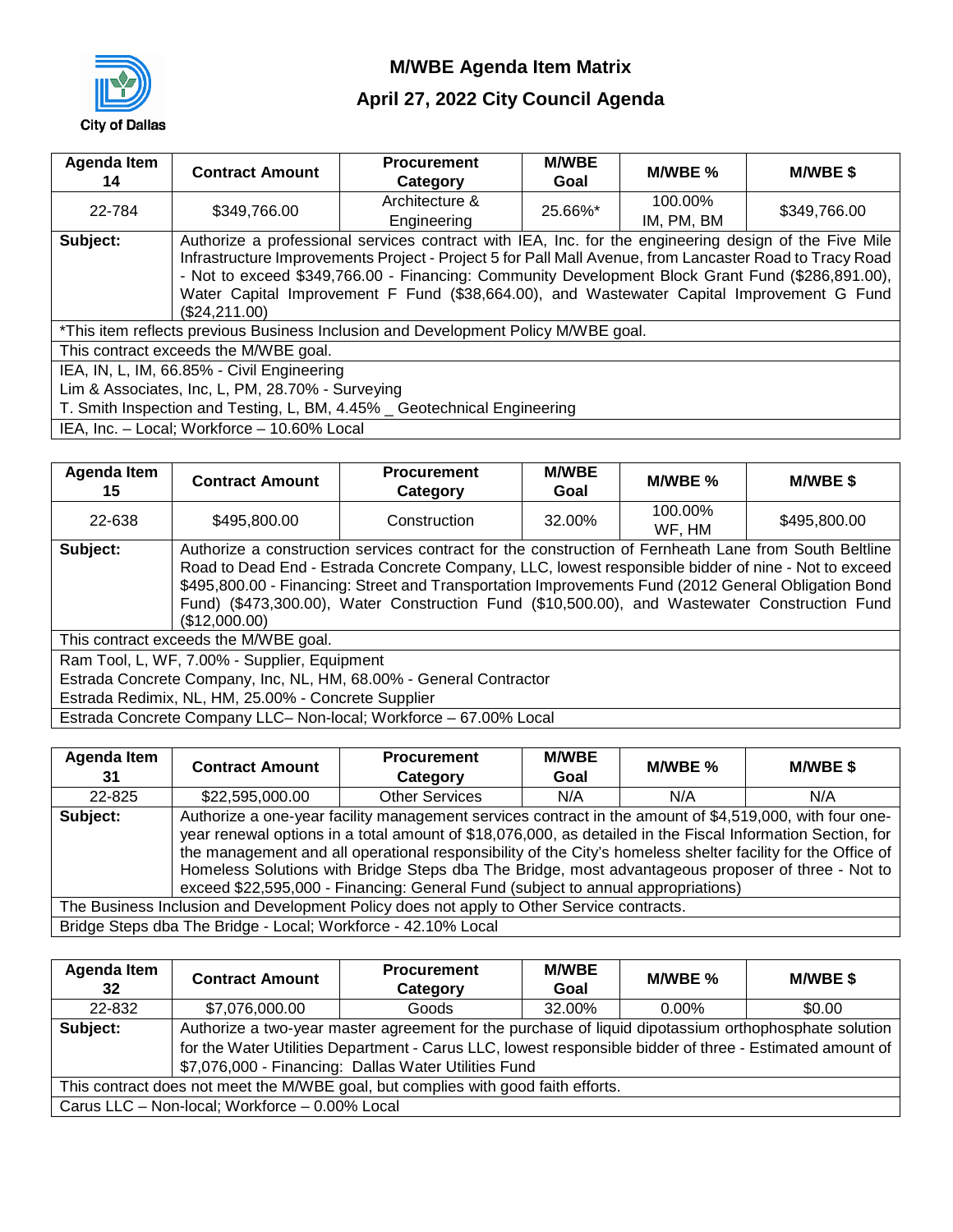

# **April 27, 2022 City Council Agenda**

| Agenda Item<br>33                                                                                                 | <b>Contract Amount</b>                                                                                | <b>Procurement</b><br>Category                                                                          | <b>M/WBE</b><br>Goal | M/WBE %          | M/WBE\$      |  |
|-------------------------------------------------------------------------------------------------------------------|-------------------------------------------------------------------------------------------------------|---------------------------------------------------------------------------------------------------------|----------------------|------------------|--------------|--|
| 22-668                                                                                                            | \$1,244,200.00                                                                                        | <b>Other Services</b>                                                                                   | N/A                  | 14.79%<br>BF, HF | \$185,000.00 |  |
| Subject:                                                                                                          |                                                                                                       | Authorize a three-year service price agreement, with one two-year renewal option, for executive and     |                      |                  |              |  |
|                                                                                                                   |                                                                                                       | professional search firms for multiple areas of expertise for the Department of Human Resources with a  |                      |                  |              |  |
|                                                                                                                   |                                                                                                       | total estimated amount for the initial term of \$933,150.00, and one two-year renewal option in a total |                      |                  |              |  |
|                                                                                                                   |                                                                                                       | estimated amount of \$311,050.00, as detailed in the Fiscal Information section - POLIHIRE Strategy     |                      |                  |              |  |
|                                                                                                                   |                                                                                                       | Corporation in an estimated amount of \$517,500.00, with one two-year renewal option in an estimated    |                      |                  |              |  |
|                                                                                                                   |                                                                                                       | amount of \$172,500.00, Confidential Search Solutions LLC in an estimated amount of \$54,000.00, with   |                      |                  |              |  |
|                                                                                                                   | one two-year renewal option in an estimated amount of \$18,000.00, SENSA Solutions Inc. dba Korn      |                                                                                                         |                      |                  |              |  |
|                                                                                                                   | Ferry Government Consulting Services in an estimated amount of \$186,900.00, with one two-year        |                                                                                                         |                      |                  |              |  |
|                                                                                                                   | renewal option in an estimated amount of \$62,300.00, vTech Solution, Inc. in an estimated amount of  |                                                                                                         |                      |                  |              |  |
|                                                                                                                   | \$90,000.00, with one two-year renewal option in an estimated amount of \$30,000.00, and Lincoln      |                                                                                                         |                      |                  |              |  |
|                                                                                                                   | Leadership Advisors LLC in an estimated amount of \$84,750.00, with one two-year renewal option in an |                                                                                                         |                      |                  |              |  |
|                                                                                                                   | estimated amount of \$28,250.00, most advantageous proposers of nineteen - Total estimated amount of  |                                                                                                         |                      |                  |              |  |
| \$1,244,200.00 - Financing: General Fund                                                                          |                                                                                                       |                                                                                                         |                      |                  |              |  |
| The Business Inclusion and Development Policy does not apply to Other Service contracts, however two of the prime |                                                                                                       |                                                                                                         |                      |                  |              |  |
| contractors are certified M/WBEs.                                                                                 |                                                                                                       |                                                                                                         |                      |                  |              |  |
| Confidential Search Solutions, LLC., BF, NL, 5.78% - Recruiters                                                   |                                                                                                       |                                                                                                         |                      |                  |              |  |
| Lincoln Leadership Advisors LLC., HF, NL, 9.08% - Recruiters                                                      |                                                                                                       |                                                                                                         |                      |                  |              |  |
| POLIHIRE Strategy Corporation - Non-local; Workforce - 0.00% Local                                                |                                                                                                       |                                                                                                         |                      |                  |              |  |
| Confidential Search Solutions, LLC - Non-local; Workforce - 0.00% Local                                           |                                                                                                       |                                                                                                         |                      |                  |              |  |
| SENSA Solutions Inc. dba Korn Ferry Government Consulting Services - Local; Workforce - 23.72% Local              |                                                                                                       |                                                                                                         |                      |                  |              |  |
| vTech Solution, Inc. - Non-local; Workforce - 7.07% Local                                                         |                                                                                                       |                                                                                                         |                      |                  |              |  |
| Lincoln Leadership Advisors LLC - Non-local; Workforce - 0.00% Local                                              |                                                                                                       |                                                                                                         |                      |                  |              |  |